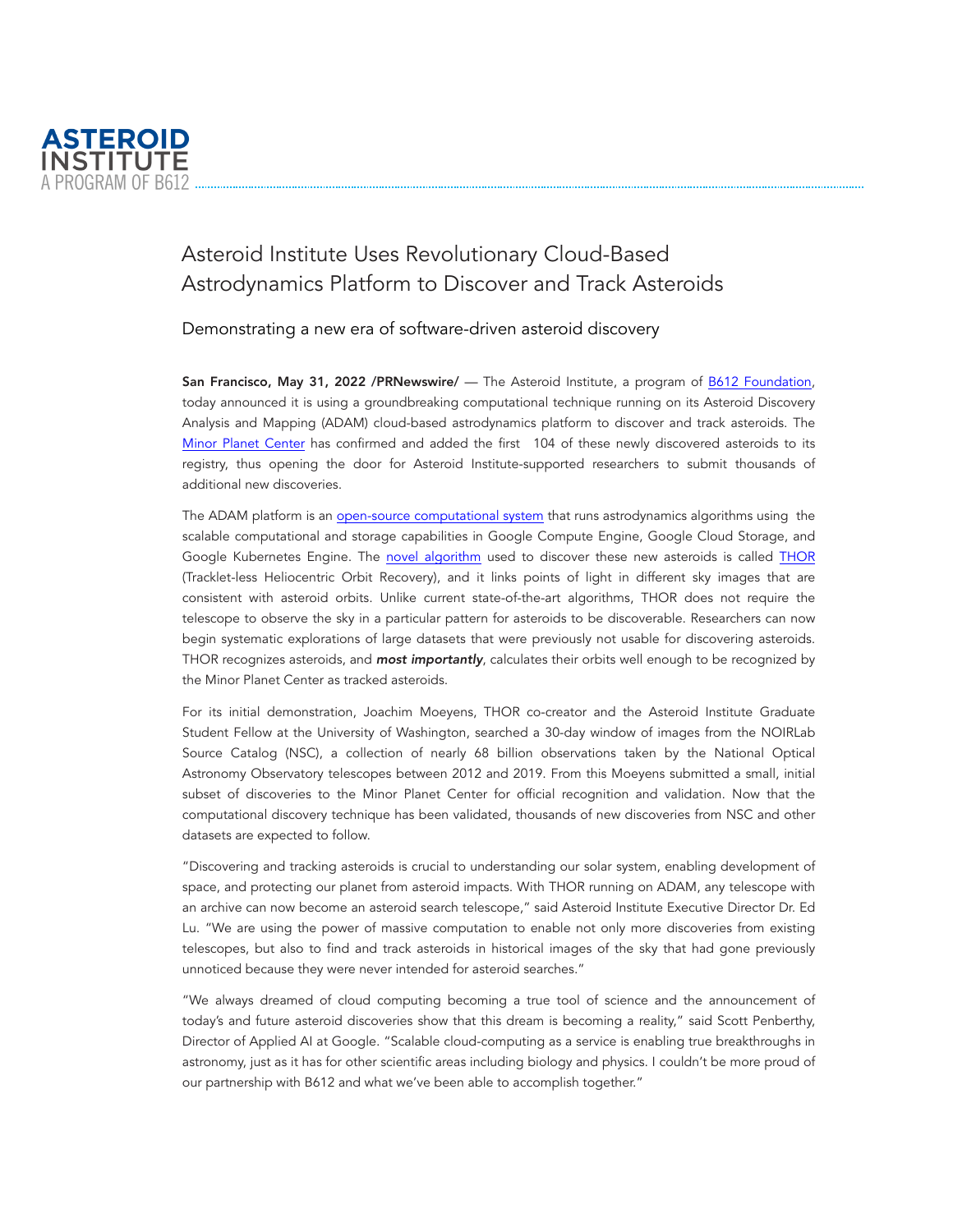"The work of the Asteroid Institute is critical because astronomers are reaching the limits of what's discoverable with current techniques and telescopes. Our team is pleased to work alongside the Asteroid Institute to enable mapping of the solar system using Google Cloud," said Professor Mario Juric, cocreator of THOR and the Director of the University of Washington's DiRAC Institute.

"A comprehensive map of the solar system gives astronomers critical insights both for science and planetary defense. Tracklet-less algorithms such as THOR greatly expand the kinds of datasets astronomers can use in building such a map," said Dr. Matthew Holman, dynamicist and search algorithm expert at the Center for Astrophysics | Harvard & Smithsonian and the former Director of the IAU Minor Planet Center.



## **Finding New Asteroids with the Asteroid Discovery** Analysis and Mapping (ADAM) Platform

The collaborative efforts of Google Cloud, B612's Asteroid Institute, and the University of Washington's DiRAC Institute make this work possible. A short video explaining this news is [here](https://youtu.be/_GNxx_1ZgWE) and a detailed fact sheet can be found [here](https://b612foundation.org/thor-on-adam-fact-sheet/).

B612 also [announced a \\$1 million matching grant from Tito's Handmade Vodka and \\$1.3 million in new](https://b612foundation.org/press-release-b612-foundation-announces-2-3-million-in-leadership-gifts/) [pledges from donors](https://b612foundation.org/press-release-b612-foundation-announces-2-3-million-in-leadership-gifts/) to advance their engineering efforts. B612 is privately funded by thousands of donors from more than 46 countries who provide support for the Asteroid Institute's efforts.